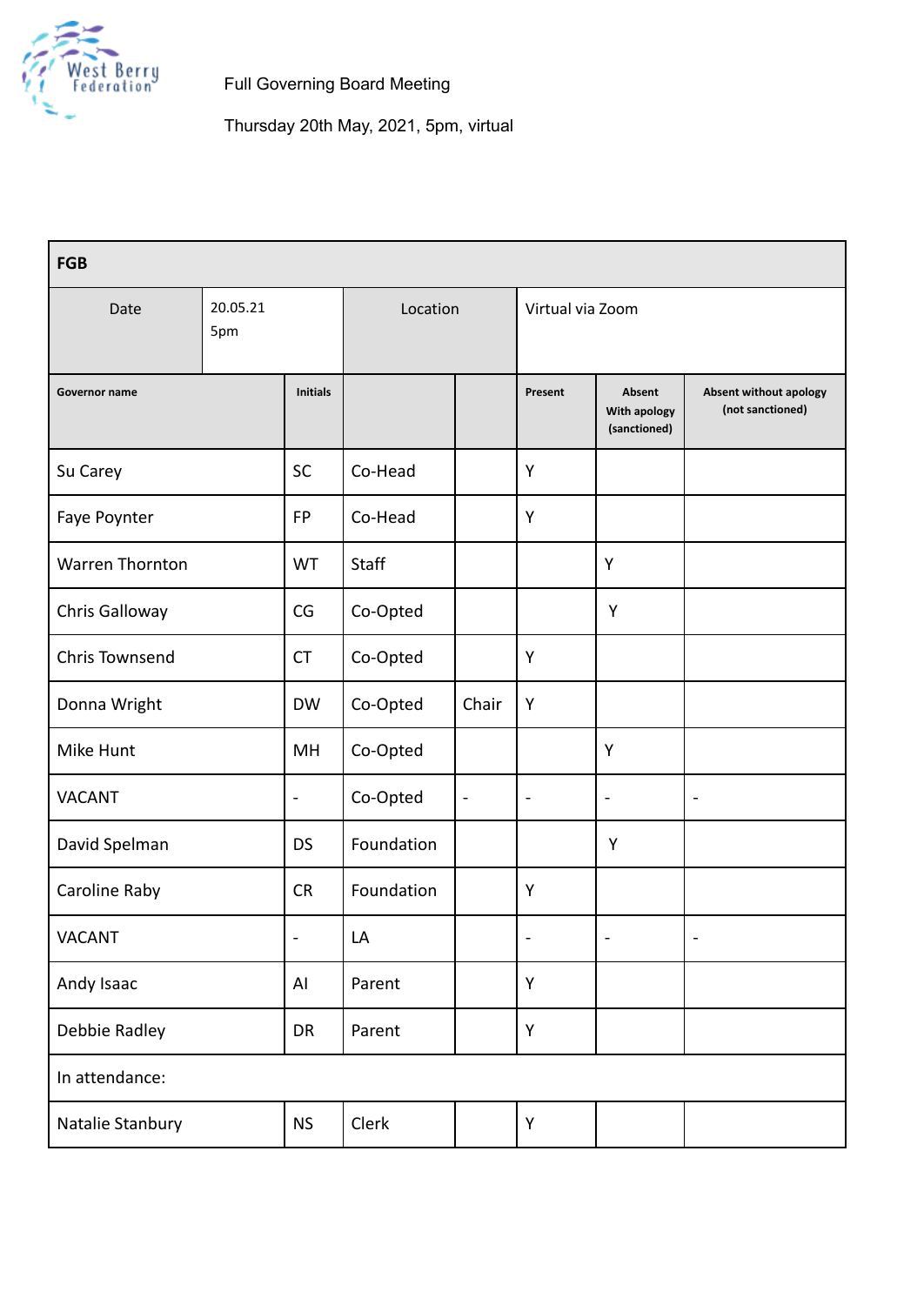

Full Governing Board Meeting

|   | Being the best we can be - committed to making a difference                                                                                                                                                                                                                                                                                                                                                                                                                                                                                                                                                                                                         |  |  |  |
|---|---------------------------------------------------------------------------------------------------------------------------------------------------------------------------------------------------------------------------------------------------------------------------------------------------------------------------------------------------------------------------------------------------------------------------------------------------------------------------------------------------------------------------------------------------------------------------------------------------------------------------------------------------------------------|--|--|--|
|   | Item                                                                                                                                                                                                                                                                                                                                                                                                                                                                                                                                                                                                                                                                |  |  |  |
| 1 | <b>Welcome and Apologies</b><br>Apologies were sanctioned as above. The meeting was quorate.                                                                                                                                                                                                                                                                                                                                                                                                                                                                                                                                                                        |  |  |  |
| 2 | <b>Declarations of interest</b><br>Governors must declare an interest and leave the meeting when the appropriate item is<br>dealt with.<br>Current declarations are here<br>No new declarations.                                                                                                                                                                                                                                                                                                                                                                                                                                                                    |  |  |  |
| 3 | <b>Matters arising:</b><br>ACTION - NS to draft H&S Policy and send to SC and AI for adoption. Drafted - SC and AI to agree. Complete.                                                                                                                                                                                                                                                                                                                                                                                                                                                                                                                              |  |  |  |
|   | Governors discussed adding an additional member of staff to be trained in adult first aid to increase cover at both<br>sites.                                                                                                                                                                                                                                                                                                                                                                                                                                                                                                                                       |  |  |  |
|   | $ACTION - NS$ minutes of the 20 <sup>th</sup> May 2020 meeting will be agreed at the next FGB to include the spending<br>decision for chromebooks. Complete.                                                                                                                                                                                                                                                                                                                                                                                                                                                                                                        |  |  |  |
| 4 | <b>Business brought forward by the Chair</b><br>Any urgent business to report not already on this agenda.                                                                                                                                                                                                                                                                                                                                                                                                                                                                                                                                                           |  |  |  |
|   | No new business brought forward.                                                                                                                                                                                                                                                                                                                                                                                                                                                                                                                                                                                                                                    |  |  |  |
| 5 | Lead governor reports - planning for the next term:<br>Governors discussed arrangements for monitoring visits and agreed the following<br>changes to Lead Governor Roles:<br><b>SEND</b> - Michael Hunt (pending agreement in his absence)<br>Curriculum - Chris Townsend, Warren Thornton<br>Safeguarding - Potential for this to be filled by our new governor once co-opted and<br>Michael Hunt<br>Finance - Andy Isaac and Debbie Radley<br>Health and Safety - Chris Galloway (pending agreement in his absence)<br>Ethos and Vision - Caroline Raby and David Spelman<br>The clerk explained that work is being completed on the annual planner and this will |  |  |  |
|   | include scheduled monitoring visits for each portfolio.                                                                                                                                                                                                                                                                                                                                                                                                                                                                                                                                                                                                             |  |  |  |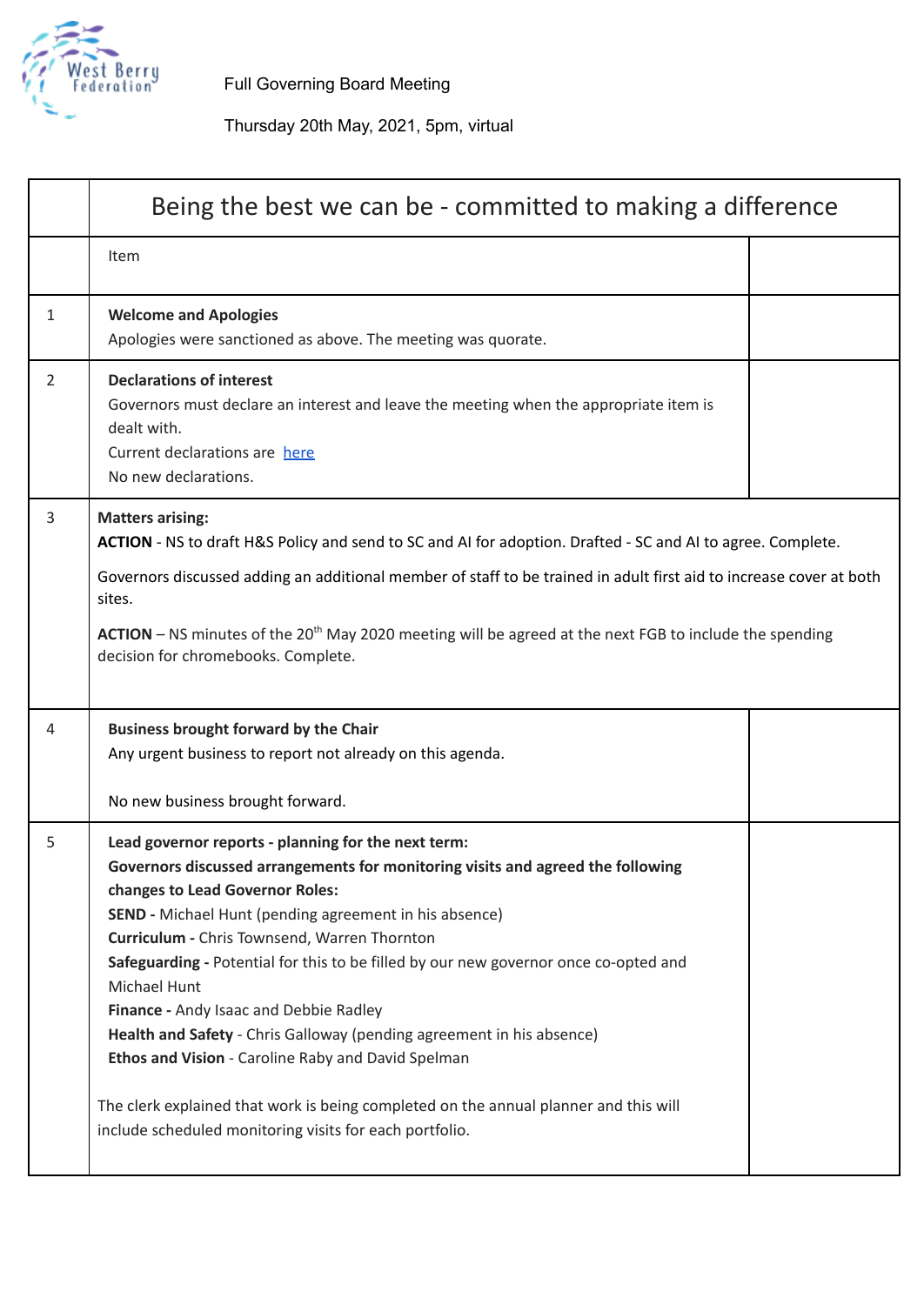

|   | ACTION - Clerk to draft the annual planner for the next academic year by the July FGB.                                                                                                                                                                                                                                                                                                                                                                                                                                      |                             |
|---|-----------------------------------------------------------------------------------------------------------------------------------------------------------------------------------------------------------------------------------------------------------------------------------------------------------------------------------------------------------------------------------------------------------------------------------------------------------------------------------------------------------------------------|-----------------------------|
|   | ACTION - DW to contact those governors not present to discuss change in roles                                                                                                                                                                                                                                                                                                                                                                                                                                               |                             |
| 6 | Update on FIPS submission - no further updates to report.                                                                                                                                                                                                                                                                                                                                                                                                                                                                   |                             |
|   | Receive the CFR Outrun Report. Agree any actions.<br>Governors noted the reason for variance at year end and these were largely due to<br>increases or decreases in the need for spending due to COVID. SBS, High needs and Pupil<br>Premium all attracted a higher funding than anticipated resulting in a variance of<br>£76,705.95 of additional income not budgeted for. Income in general was up for the<br>majority of budget lines with the exception of catering income due to lower numbers in<br>school re COVID. | <b>CFR Outrun</b><br>Report |
|   | Staffing cost were generally slightly more than budgeted for due to additional staff<br>needed re COVID with the exception of catering staff. Savings were made within CPD costs<br>and this is due to COVID. CPD has continued virtually.                                                                                                                                                                                                                                                                                  |                             |
|   | Capital fund carry over is £6183.00 and this will fund further maintenance at both sites.                                                                                                                                                                                                                                                                                                                                                                                                                                   |                             |
|   | Governors agreed the CFR Outturn report, noting the reasons for variance were<br>unavoidable and largely due to COVID.                                                                                                                                                                                                                                                                                                                                                                                                      |                             |
|   | Arrangements for the use of carry forward were discussed and Governors were aware this<br>would be needed for our long term commitments after year 3 of the current budget<br>forecast. Discussion with FIPS continue - we have had confirmation from Dawn Stabb, DCC<br>that we can continue with our current financial structure.                                                                                                                                                                                         |                             |
|   | Governors noted communication by email in answer to questions raised re budget at the<br>last meeting.                                                                                                                                                                                                                                                                                                                                                                                                                      |                             |
|   | Why do teacher costs go up and then down? - We have built in a 2.75% increase<br>for<br>Sept 21 only as Devon has advised. The assumption is that if staffing costs go up in future<br>years this will be offset and increase in budget income.                                                                                                                                                                                                                                                                             |                             |
|   | The catering income doesn't cover the cost of running a meals service - is this correct? Do<br>we need to do anything about this?<br>The catering service has always needed budget share income to top it up. This is the<br>reason that lots of schools had closed their school kitchens before the introduction of<br>Universal Infant Free School Meals (UIFSM). Since the introduction of UIFSM the budget                                                                                                              |                             |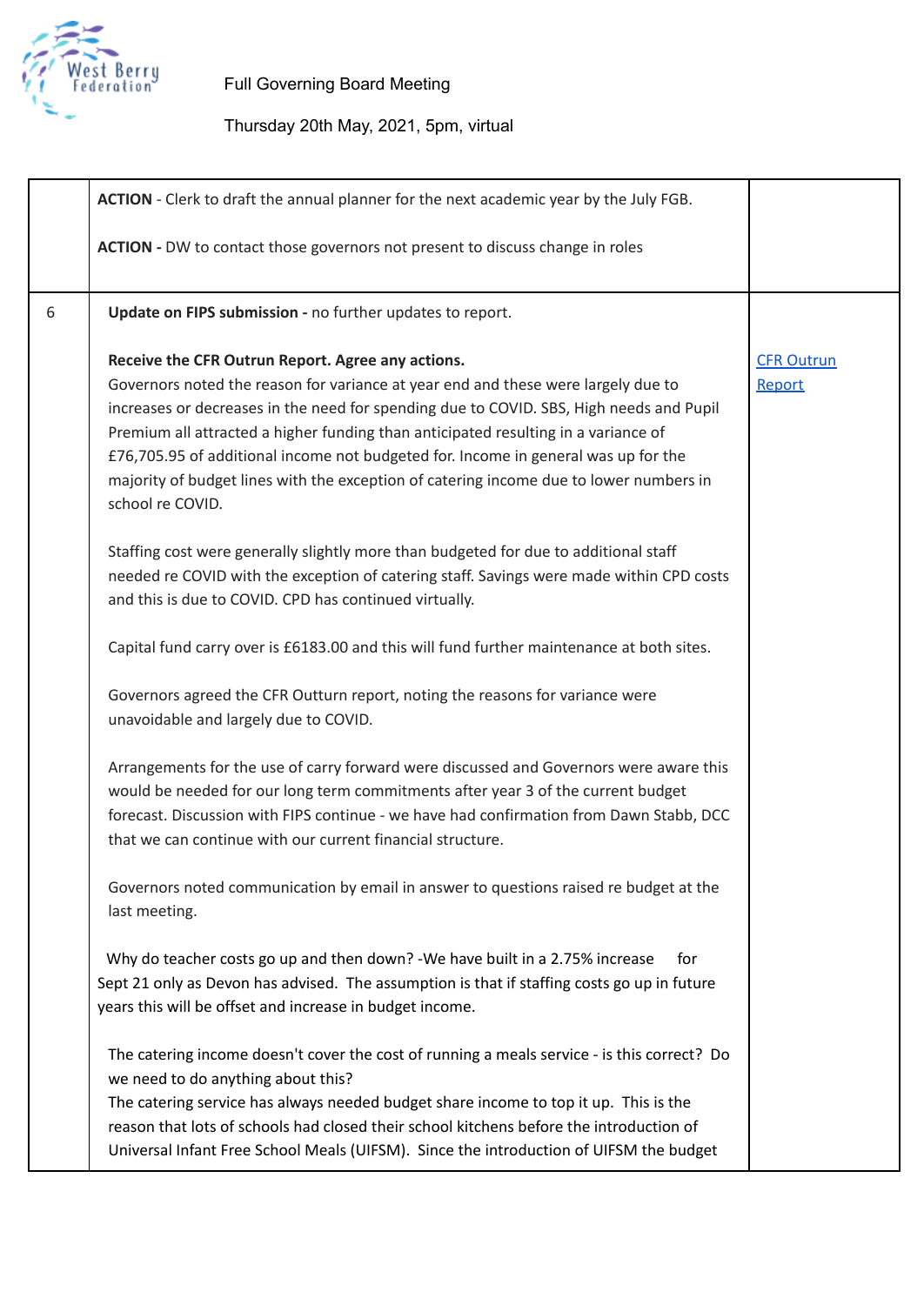

|                | share contribution to the catering costs has reduced. Lou keeps a record of catering<br>income and expenditure - see below (the 20/21 sheet is less useful because for covid<br>school closures). So in 19/20 our budget share topped up the catering budget by just<br>under £3K (this is for both school kitchens). We haven't reviewed options for a while but<br>last time we looked - a managed catering service was significantly more expensive and<br>less flexible. Providing meals to both schools from one kitchen was more expensive due<br>to travel time and costs (and the meals would not be as nice).<br>The only way found in the past to reduce costs is to increase the number of children<br>taking meals or to increase the cost of paid meals as long as this doesn't impact on<br>takeup. We can promote school meals again ready for the new school year (although<br>meal numbers are already good at the moment) and governors could review the cost of a<br>school meal.<br>Governors discussed options for increasing the uptake on school meals - as restrictions<br>lift, we will look at providing the option for taster sessions for children. Governors agreed<br>to review the cost of school meals in the next academic year. It was noted that providing<br>school lunches across two sites is expensive but a much valued service. |                                                                                                              |
|----------------|--------------------------------------------------------------------------------------------------------------------------------------------------------------------------------------------------------------------------------------------------------------------------------------------------------------------------------------------------------------------------------------------------------------------------------------------------------------------------------------------------------------------------------------------------------------------------------------------------------------------------------------------------------------------------------------------------------------------------------------------------------------------------------------------------------------------------------------------------------------------------------------------------------------------------------------------------------------------------------------------------------------------------------------------------------------------------------------------------------------------------------------------------------------------------------------------------------------------------------------------------------------------------------------------------------------------------------------------------------------------------|--------------------------------------------------------------------------------------------------------------|
|                | Receive the final budget monitors for 2020/2021. Agree any actions.<br>DECISION - Governors agreed the final budget monitors and noted variances and the<br>reasons for i the above section under CFR Outturn Repor                                                                                                                                                                                                                                                                                                                                                                                                                                                                                                                                                                                                                                                                                                                                                                                                                                                                                                                                                                                                                                                                                                                                                      | <b>DECISION</b><br><b>Cover Page</b><br><b>G120 SBS</b><br><b>G121 Extended</b><br><b>Schools</b><br>Capital |
| $\overline{7}$ | <b>Update on Community Partnerships</b><br>Held in Part 2 - minutes for this item will be shared at the next meeting.                                                                                                                                                                                                                                                                                                                                                                                                                                                                                                                                                                                                                                                                                                                                                                                                                                                                                                                                                                                                                                                                                                                                                                                                                                                    |                                                                                                              |
| 8              | Agree additional day's holiday due to Queen's Jubilee<br>Governors agreed to placing the additional days holiday on Friday 1st July.                                                                                                                                                                                                                                                                                                                                                                                                                                                                                                                                                                                                                                                                                                                                                                                                                                                                                                                                                                                                                                                                                                                                                                                                                                     |                                                                                                              |
| 9              | View results of the parent questionnaire and any actions resulting.<br>Heads were pleased with the results of the questionnaire - the response was overridingly<br>positive. Heads were able to track those responses where a problem was mentioned and<br>in all cases a response had already been made/ support offered and taken up. This was<br>another example of getting things right for our families.<br>Governors recognised it was important to feedback to parents on the results of the survey<br>and provide any explanations where needed. Governors agreed it would be useful to<br>survey the pupils and compare responses when formulating feedback to parents.                                                                                                                                                                                                                                                                                                                                                                                                                                                                                                                                                                                                                                                                                         | Parent<br>questionnaire                                                                                      |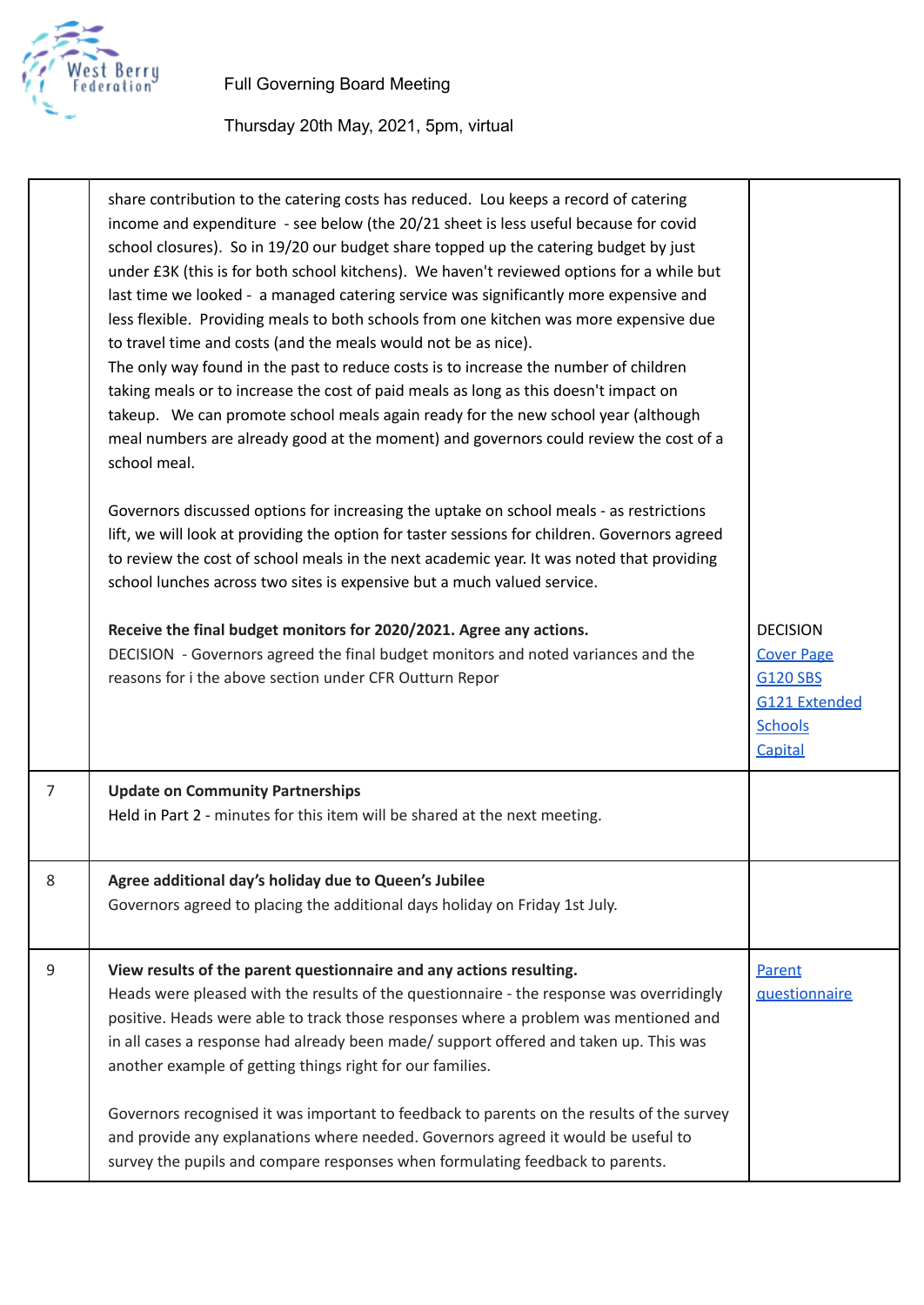

## Thursday 20th May, 2021, 5pm, virtual

|    | ACTION - Su, Faye and Donna to work together to provide feedback to parents by the end<br>of half term regarding the parent survey                                                                                                                                                                                                                                                                                                                                                                                                                                                                                                                                                                                                                                                                                                                        | ACTION - SC, FP,<br><b>DW</b>                                                      |  |  |
|----|-----------------------------------------------------------------------------------------------------------------------------------------------------------------------------------------------------------------------------------------------------------------------------------------------------------------------------------------------------------------------------------------------------------------------------------------------------------------------------------------------------------------------------------------------------------------------------------------------------------------------------------------------------------------------------------------------------------------------------------------------------------------------------------------------------------------------------------------------------------|------------------------------------------------------------------------------------|--|--|
| 10 | Receive the report from Devon Audit Partnership. Agree actions.<br>Governors discussed the management action point, noted many were complete and<br>agreed the draft report as presented.                                                                                                                                                                                                                                                                                                                                                                                                                                                                                                                                                                                                                                                                 | <b>West Berry</b><br><b>Federation Draft</b><br><b>Audit Report Apr</b><br>21.docx |  |  |
|    | <b>Agree amendments to the Finance Policy</b><br>The Clerk made Governors aware of the changes SC had suggested in the policy, the table<br>of delegation was further clarified with permissions added in the delegation and review<br>tables.                                                                                                                                                                                                                                                                                                                                                                                                                                                                                                                                                                                                            | <b>Finance Policy</b><br>2020 - 2021 May<br>Update.docx                            |  |  |
|    | <b>DECISION</b> - Governors agreed the changes to the Finance Policy as presented.                                                                                                                                                                                                                                                                                                                                                                                                                                                                                                                                                                                                                                                                                                                                                                        | <b>DECISION</b>                                                                    |  |  |
|    | <b>ACTION</b> - NS to place new Finance Policy on the website                                                                                                                                                                                                                                                                                                                                                                                                                                                                                                                                                                                                                                                                                                                                                                                             | <b>ACTION NS</b>                                                                   |  |  |
| 11 | Agree the minutes of the previous meeting and the meeting of 20.05.20<br>20.05.20<br>29.04.21                                                                                                                                                                                                                                                                                                                                                                                                                                                                                                                                                                                                                                                                                                                                                             |                                                                                    |  |  |
|    | The minutes of 20.05.20 and 29.04.21 were agreed as an accurate and true record. Minutes<br>will be placed on the website by the clerk.                                                                                                                                                                                                                                                                                                                                                                                                                                                                                                                                                                                                                                                                                                                   | <b>DECISION</b>                                                                    |  |  |
| 12 | How have we ensured and assured we are fulfilling our 3 core roles?<br>Ensuring clarity of vision, ethos and strategic direction;<br>Adoption of policy, agreement of changes in lead governance, succession planning and discussion of community<br>partnerships<br>Holding executive leaders to account for the educational performance of the organisation and its<br>pupils, and the performance management of staff;<br>Parent survey raised and discussed, arrangements for pupil survey made, monitoring visits discussed, Ethos and<br>Vision Committee - arrangements made to contract the Diocese<br>Overseeing the financial performance of the organisation and making sure its money is well spent.<br>Questions and challenge on the budget, agreement of Audit report, CFR report discussed and arrangements for<br>carry forward in place |                                                                                    |  |  |

**ACTION** - Clerk to draft the annual planner for the next academic year by the July FGB.

**ACTION -** DW to contact those governors not present to discuss change in roles